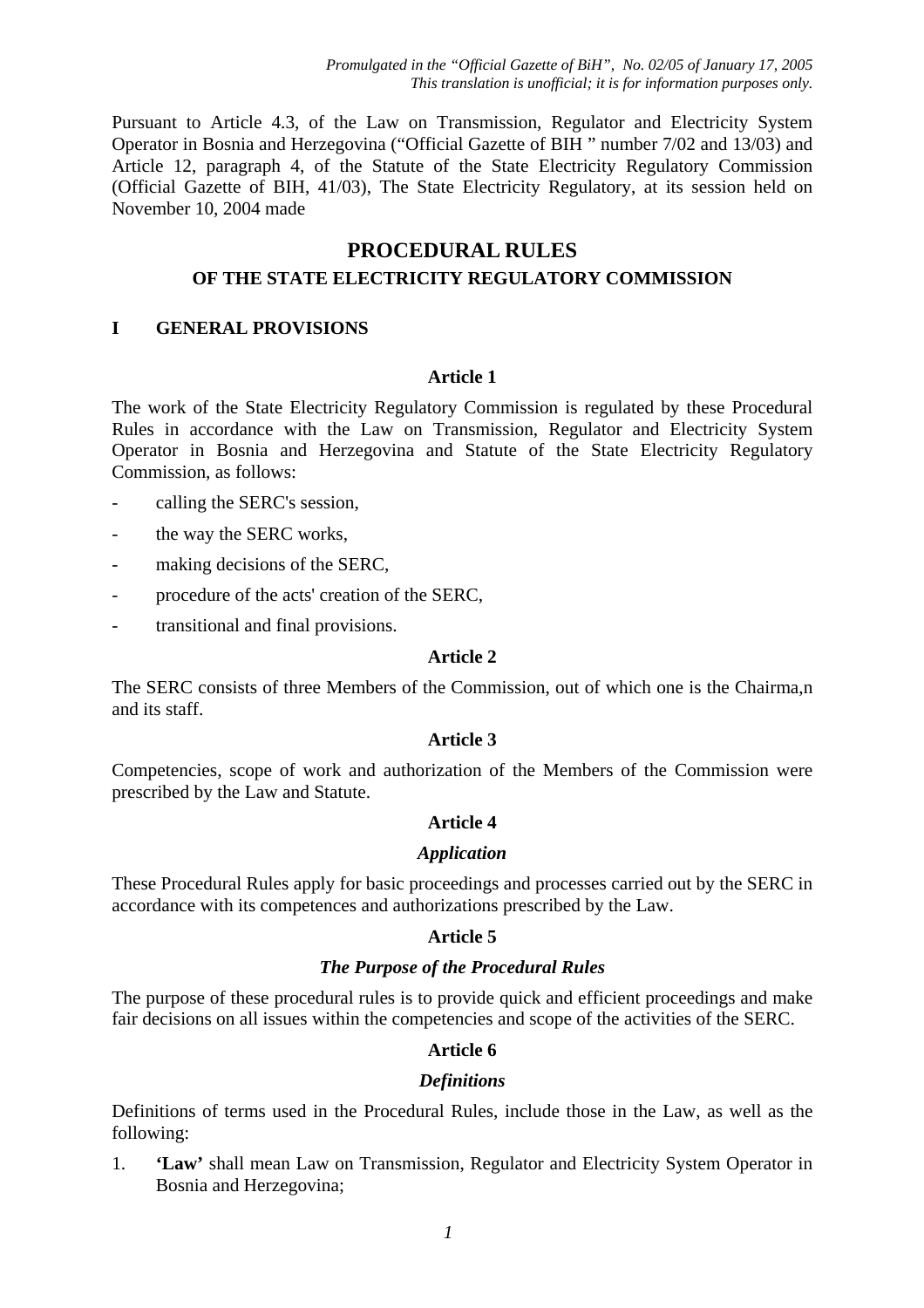- 2. **'Statute'** shall mean Statute of the State Electricity Regulatory Commission;
- 3. **'Rules of Procedure'** shall mean Rules of Procedure of the State Electricity Regulatory Commission;
- 4. **'SERC'** shall mean the State Electricity Regulatory Commission;
- 5. **'Member of the Commission'** shall mean a person appointed by the decision of Parliament of BIH;
- 6. **'Commission'** shall refer to the three members of the Commission collectively;
- 7. **'Person'** shall mean legal or physical person of any ownership form and organization form;
- 8. **'Interested person'** shall mean physical or legal person, which has right or legal interest to participate in any stage of proceedings before the SERC;
- 9. **'A party at the procedure'** shall mean an interested person, based on whose request the procedure is initiated or against which the procedure is led, and to whom the SERC has determined that standing.
- 10. **'Intervener'** shall mean person who has a direct interest to participate in the proceeding, whose interest is different than the general public interest, and to whom the SERC has determined the right of intervener in the SERC's procedure.
- **11. 'Regulated company'** shall mean the company for transmission of electricity, transmission system operator and other legal entities which activity is, according to the Law, regulated by SERC.
- 12. **'Regular session'** shall mean formal meeting of the SERC which is open to the public which may observe the SERC's activities, but without right to comment, unless exclusively authorized by the Chairman of the Commission or his designee.
- 13. **'Closed part of Regular session'** shall mean meeting of the Commission, closed to the public and any of SERC's staff, except for persons who are deemed necessary in order to discuss confidential information.
- 14. **'Emergency session'** shall mean formal meeting of SERC opened for public that is called and held in the extreme emergency situation, caused by force majeure or other event that endangers the lives, safety or welfare of the public.
- 15. **'Internal meeting'** shall mean meeting of the SERC, which is not open to the public, unless the Commission authorizes individuals to participate at such meetings and talk to the SERC in accordance to provisions of these Rules of Procedure.
- 16. **'Public Hearing'** shall mean any hearing in front of SERC open for public attendance, which may be general, formal or technical;
- 17. **'General Hearing'** shall mean a hearing with the right of interested persons or members of the public to submit comments;
- 18. **'Formal Hearing'** shall mean a hearing held during the proceeding or any other proceeding held before the SERC;
- 19. **'Technical Hearing'** shall mean a hearing held with the view to process procedural, substantial or technical issues from the scope of competencies of the SERC.
- 20. **'Reporter'** shall mean person responsible for gathering and presenting reports to the SERC or other body.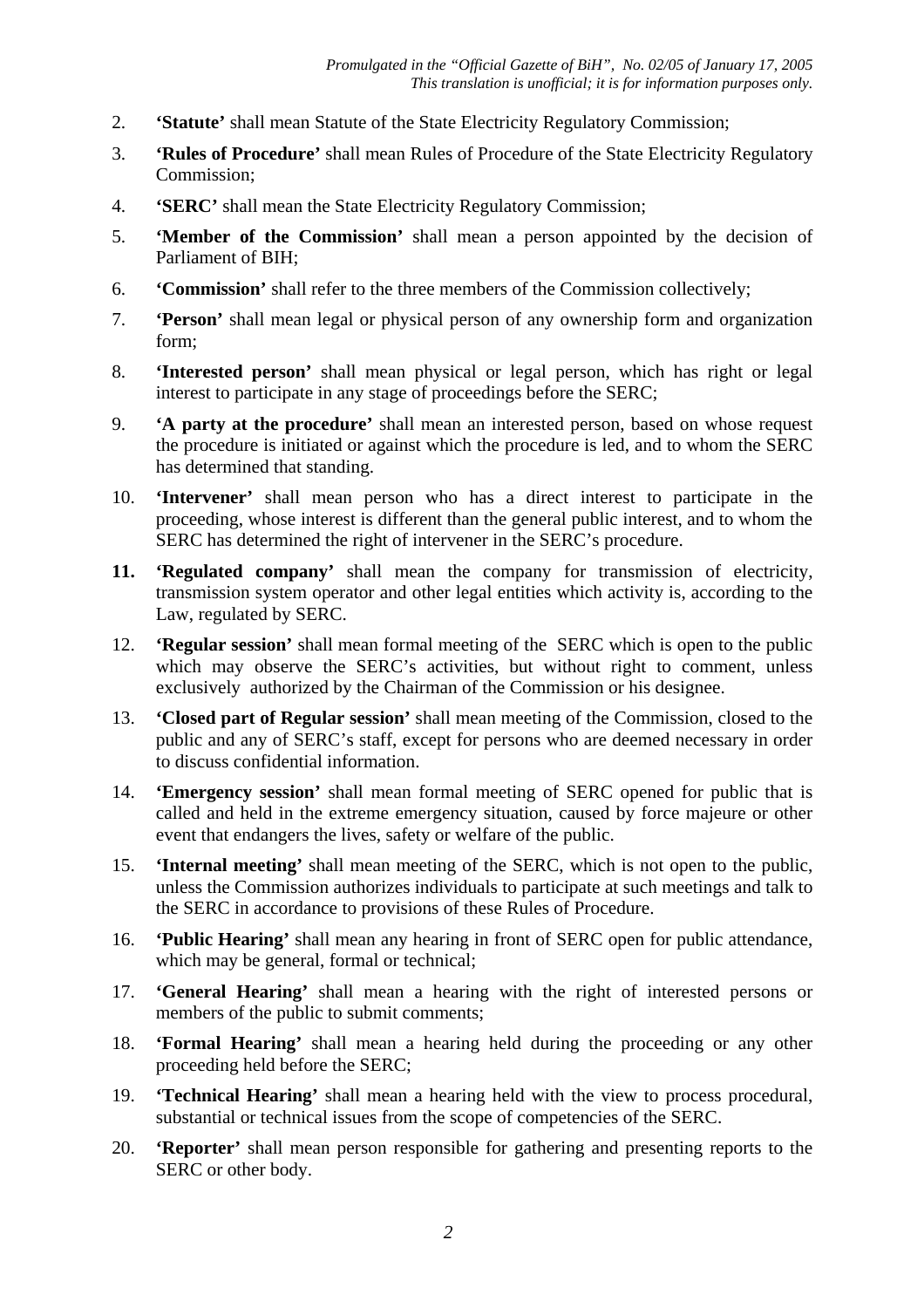- **21. 'Presiding officer'** shall mean a member of the Commission or staff member of the SERC, who is authorized on behalf of the SERC to lead the procedure on hearings.
- **22. 'Witness'** shall mean an individual appearing in his personal or professional capacity to provide testimony to the SERC in proceedings. Legal entities can designate an individual, who shall be familiar with the facts and shall be in disposal of evidence, to provide testimony on behalf of and binding upon the legal entity and who shall, if requested by the SERC, provide evidence.
- 23. **'Rules and regulations'** shall, in general, mean general acts of the SERC.
- 24. **'Decision'** shall mean the term for general decision-making of the Commission , unless special provisions of these Rules are not determined as a special act of the Commission.
- 25. **'Final decision'** shall mean decision, by which a final decision is made in a proceeding before the SERC and against which only the court protection could be required.
- 26. **'Confidential Information'** means any document, data or information which, if publicly disclosed, may do some harm to the interest or integrity of the SERC or any physical or legal person, and which is by special Rule of SERC determined to be confidential.
- 27. **'Non-transparent'** shall mean action, which is not accessible to the public and all interested parties.
- 28. **'Discriminatory'** shall mean the taking of different actions towards similarly situated persons.
- 29. **'Regular working day'** is day other than Saturday, Sunday or public holiday.

## **II CALLING THE SESSIONS OF THE SERC**

### **Article 7**

The Commission makes decision at the sessions and internal meetings.

Meetings and sessions of the SERC shall be held as a rule in the seat of the SERC.

### **Article 8**

Chairman of the SERC calls and chairs the meetings of the SERC.

In case of absence or if the Chairman of the Commission is temporarily prevented from attending, the meetings and sessions is called and/or chaired by the Member of the Commission, who is appointed by the Chairman of the Commission.

Provisions of these Procedural rules, which are related to the Chairman of the Commission, apply also for the Member of the Commission from the previous paragraph.

### **Article 9**

Each member of the Commission can initiate the proposal for calling a SERC's session or a meeting.

### **Article 10**

According to the written proposal of the member of the Commission, Chairman of the Commission shall schedule the SERC's meeting within 15 days, counting from the day when the proposal was submitted.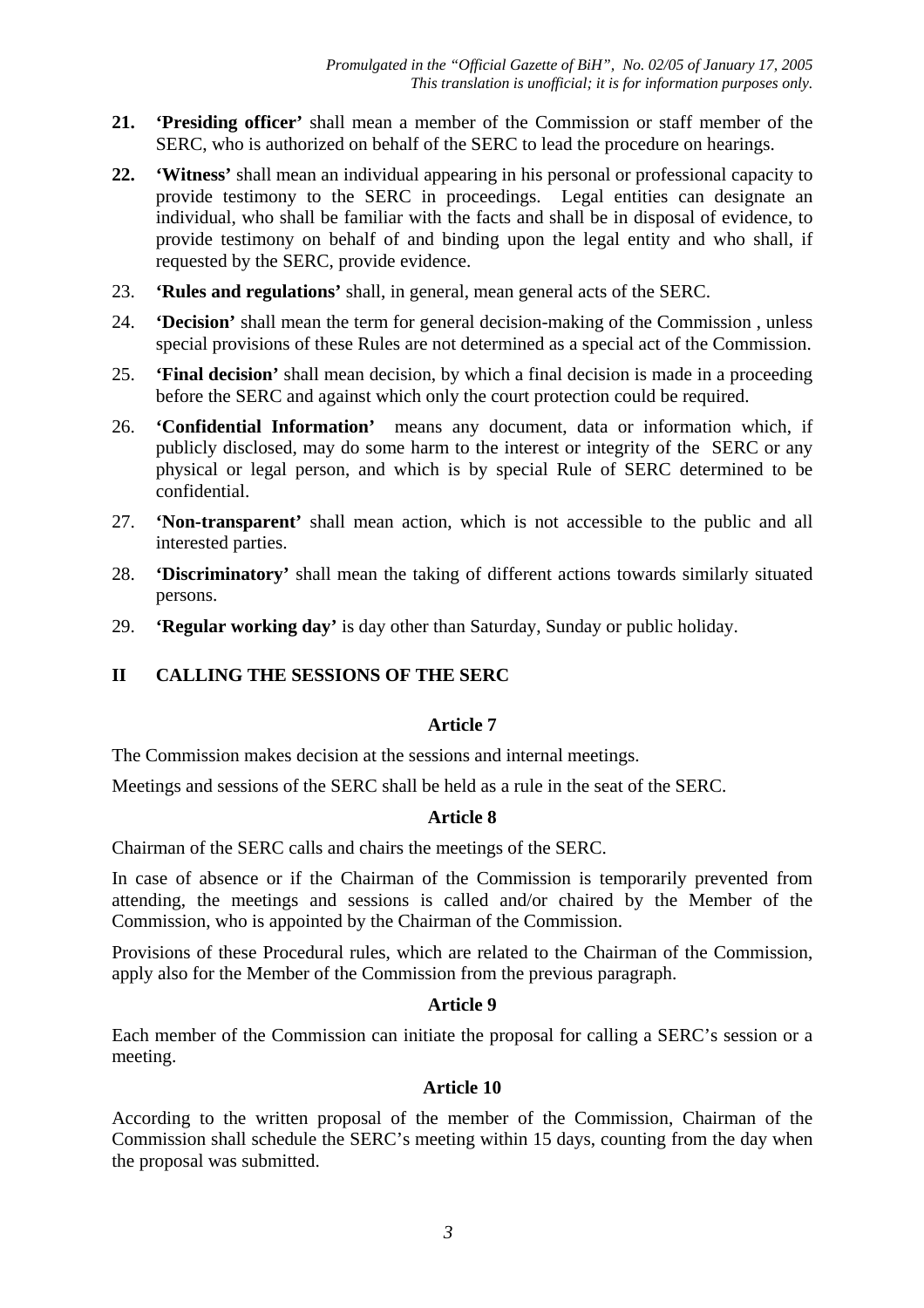### **III THE WAY THE SERC WORKS**

### A. KINDS OF SESSIONS AND MEETINGS

### **Article 11**

All SERC session are public other than internal meetings and closed part of regular sessions.

### **Article 12**

#### *Regular session*

The SERC shall inform the public about the date, time and place of the regular session, as well as about the agenda that will be discussed or decisions made at that session, at least (five) 5 working days before the session is held. Notification is put on the notice board of the SERC.

The Commission can make a decision to take some topics off the agenda without previous notification, but if possible the notification of the removal of agenda items will be submitted to those persons who are concerned by those topics.If discussion on items of the agenda is rescheduled, an announcement of the date and time of the rescheduled discussion item shall be made not later than before starting discussion on that topic on agenda.

Sessions of the SERC shall be held when necessary, and at least once every thirty (30) days.

For the purpose of planning a session, the SERC shall make an annual schedule of the regular session, which may be altered if necessary.

### **Article 13**

### *Closed Part of Regular Session*

Initiated regular session, on the initiative of one member of the Commission, shall be continued as a closed part of that session in order to protect confidential information or business secret.

The Commission will not make any final decisions during the closed session.

The Commission will specify the purpose for holding the closed part of regular session before it withdraws from the session. The moment regular session is continued the Chairman or his designee will confirm that closed part of regular session was limited on the discussion about confidential information and that final decision is not made.

Policy of SERC is that, as much as possible, avoid holding the closed part of regular sessions and strive to hold its proceeding on regular sessions opened for public.

### **Article 14**

### *Emergency session*

Exceptionally, in the event of emergency the SERC can call an emergency regular session.

An emergency session can be called by phone.

An emergency session is open to the public. Notification about the emergency session will be posted on the notice board and web page of the SERC as soon as possible to be available for the public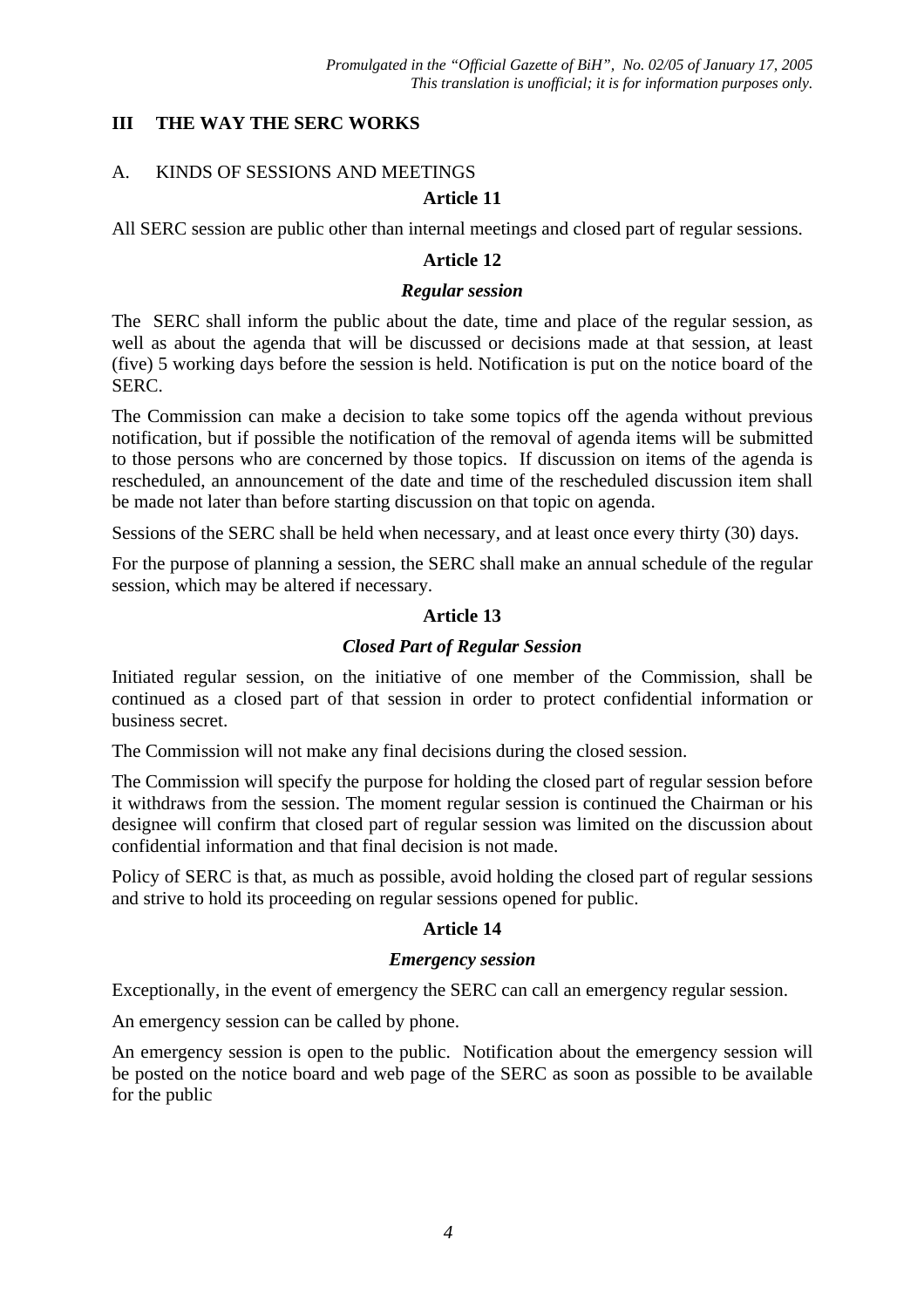### *Internal meeting*

The SERC organizes its ongoing activities through the internal meetings. The purpose of the internal meetings is to enable the SERC to organize its work and to plan the tasks, which are expected. The Commission can make a decision on an internal, administrative matter in an internal meeting.

The internal meeting is called when necessary, and at least once in fifteen (15) days.

In addition to the internal meetings described in paragraph 2, the Chairman of the Commission will call for internal meetings in his own discretion or by an initiative of any Member of the Commission.

Internal meetings are not open to the public. The Commission can, based on their own decisions, may approve interested persons and their representatives to attend the internal meetings and to introduce themselves to the SERC.

The Commission does not make decisions on the questions of the SERC's competencies, as prescribed by Article 14 of the Law, at internal meetings. Decisions' proposals to be discussed at next regular session of the SERC, may be prepared at the internal meetings, but without attendance of interested persons and their representatives.

# B. CONDUCTING THE SERC SESSIONS AND MEETINGS **Article 16**

### *Preparation of the material for the sessions and meeting*

The Chairman of the Commission shall cooperate with the members of the Commission and Chief of Staff and other SERC staff if necessary, in the preparation of the sessions and meetings.

The Chief of Staff as a rule attends the sessions and meetings of the SERC, and other employees when needed.

Other persons can be invited to the meeting or session, depending on the agenda.

## **Article 17**

Notice of regular sessions, with the respective agenda proposals, materials, and draft minutes of the previous meeting, shall be submitted to members of the Commission at least 5 (five) working days before the meeting is held.

In case of convening an emergency session, the agenda proposal and materials, shall be submitted to the Commission by e-mail or by fax at least an hour before the meeting, and signed material at latest at the meeting.

In case of calling an internal meeting, notification about internal meeting with the agenda proposal, material and minutes of the previous meeting shall be submitted, as a rule, to the Commission at least 2 (two) working days before the meeting.

Exceptionally, in case of convening an urgent internal meeting, preparation material shall be submitted to the Commission at least one hour prior to the beginning of the meeting.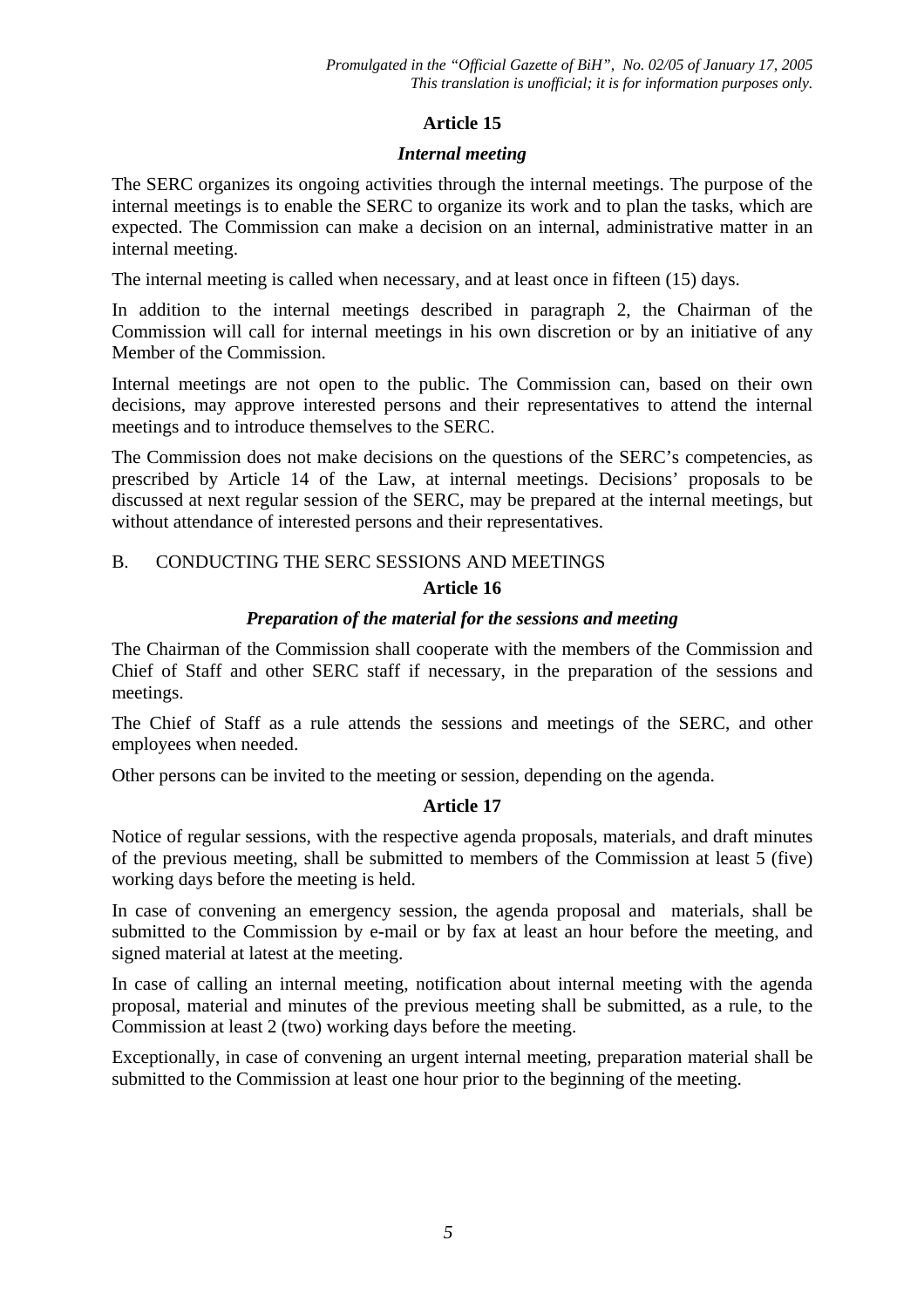### *The Role of the Rapporteur at the meeting and session*

The Chairman of the Commission or his designee may decide that, apart from the members of the Commission and staff of the SERC, other persons may take part in the sessions or meetings such as special reporters, consultants or experts in order to provide nedded explanation or answer the questions of the SERC.

After introduction of the reporter, consultant or expert, members of the Commission or other person authorized by the Chairman, may ask a question to the speaker through the Chairman of the Commission or his designee. The Chairman of the Commission or his designee may refuse to approve the questions, which are not important or useful for the SERC's discussion.

In the event of a different opinion of any member of the Commission, the Commission shall confer to make a decision about the fact whether the question is important or useful for consideration.

## **Article 19**

### *Opinion of the consultants and experts*

The SERC may, from time to time, engage consultants or experts in order to get the expert assistance while solving the questions it encounters. The SERC may ask for an expert opinion, which would be helpful to determine the relevant facts.

### **Article 20**

### *Course of the sessions and meetings*

A session or a meeting of SERC starts with determining of the agenda, which must contain the adoption of minutes of the previous meeting and report on the decisions and conclusions reached in the previous session.

A member of the Commission may suggest changes and amendments to the agenda, minutes and reports on implementation of decisions and conclusions from the last meeting or session.

### **Article 21**

Consideration of specific issues is carried out according to the order defined by the agenda.

During the session or meeting, the SERC may make changes to the agenda order.

Article 22

A member of the Commission or another participant in the session, who gets the floor, may only discuss Agenda issues, unless the Chairman of the Commission determines that subject discussed is relevant.

### **Article 23**

After consideration of all issues from the agenda, the Chairman of the Commission shall close the session or meeting.

When for the reason of the extensive volume of the agenda, all issues may not be considered, the session or meeting may be closed on the proposal of one member of the Commission.

The decision on closing shall be made by the Commission, and the date of its continuation shall be determined at the same time as adoption of proposal for termination.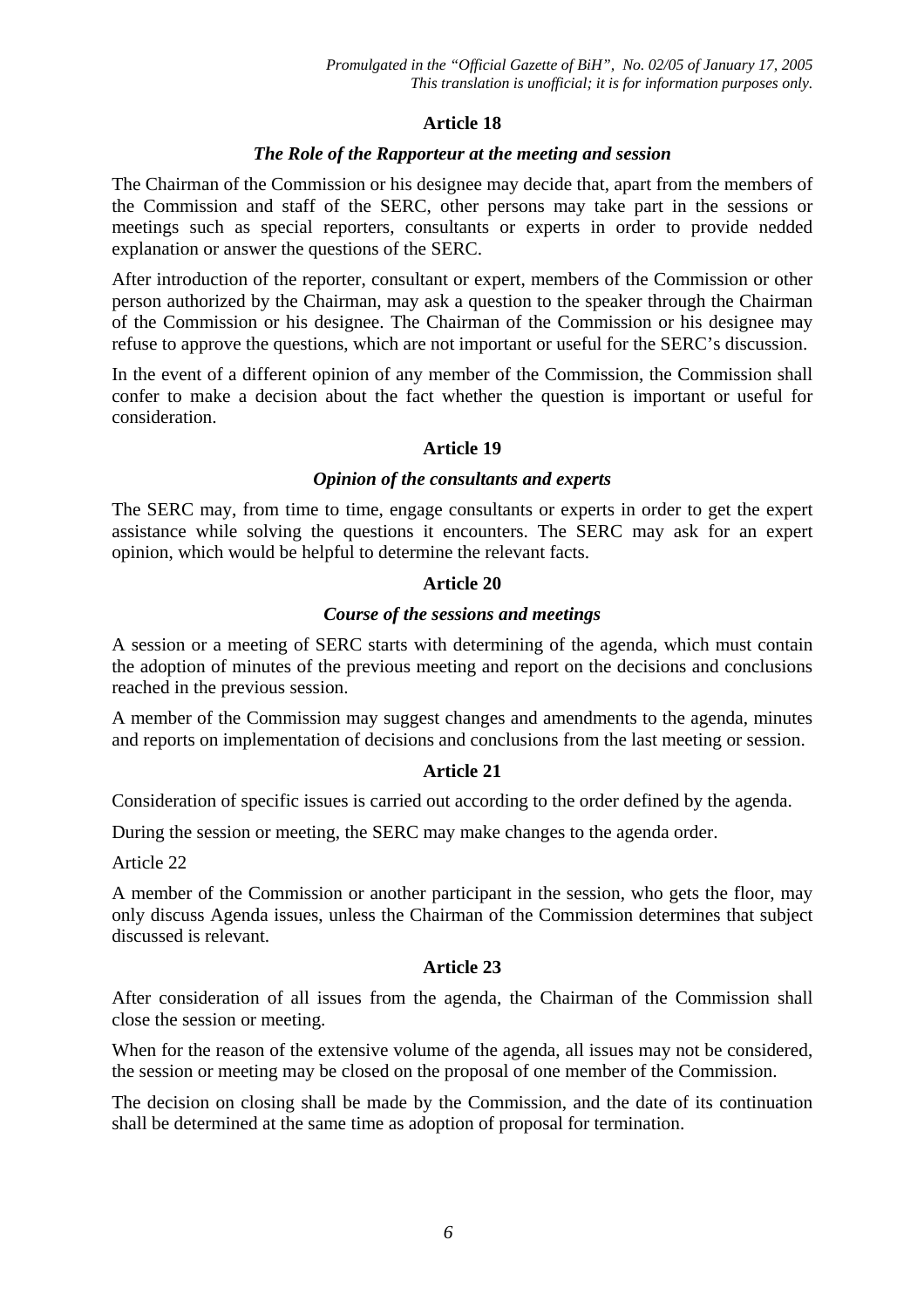If the member of Commission is not able to participate in a session or internal meeting because of justified reasons, including, but not limited to, serious illness, death of a family member, or being out of the country for critical reasons he may attend by a conference call. The member of Commission who votes by phone or any other proper technical device shall be considered as present at the session or internal meeting if he is able to hear, take part in the discussion, and vote.

### **Article 25**

### *Minutes of sessions and meetings*

Session and meeting actions shall be noted in the minutes.

The Chief of Staff or his designee is responsible for taking minutes of the proceedings of session and internal meeting of the SERC.

The Commission makes special decision on manner of taking minutes of meeting recording on the closed part of regular session.

The required minutes shall include the place and time that the session or meeting begins and ends, the proposed and adopted agenda, the members of the Commission present or absent, the names of all invited, present and absent, course of the session with notes on participants in a discussion and the topic of the discussion, the results of all votes, all decisions on procedural and administrative matters, formulation of decisions, conclusions, reason for interruptions of the session or meeting, reason the session or meeting was postponed, the signature of the Chairman of the Commission and person who is designated to take the minutes and other relevant information.

## **Article 26**

The minutes of each session and meeting shall be reviewed and approved by the Commission at its next session or meeting.

Each member of the Commission has a right to comment on the minutes before the beginning of the session or meeting.

If those comments are adopted the minutes shall be changed according to the adopted comments.

The minutes, which do not contain comments or which are changed according to the adopted suggestions, shall be considered adopted and may be signed and stamped.

The minutes shall be signed by the Chairman of the Commission and the person who was designated to take the minutes.

The minutes shall be stamped by the stamp of the SERC.

### **Article 27**

The SERC may decide that all or some sessions or meetings shall be recorded on tape.

### **Article 28**

Minutes of regular and emergency sessions shall be open to the public.

Minutes or excerpts of the minutes of sessions or meetings, where the confidential information or business secret has bean discussed, as well as recordings or stenographs,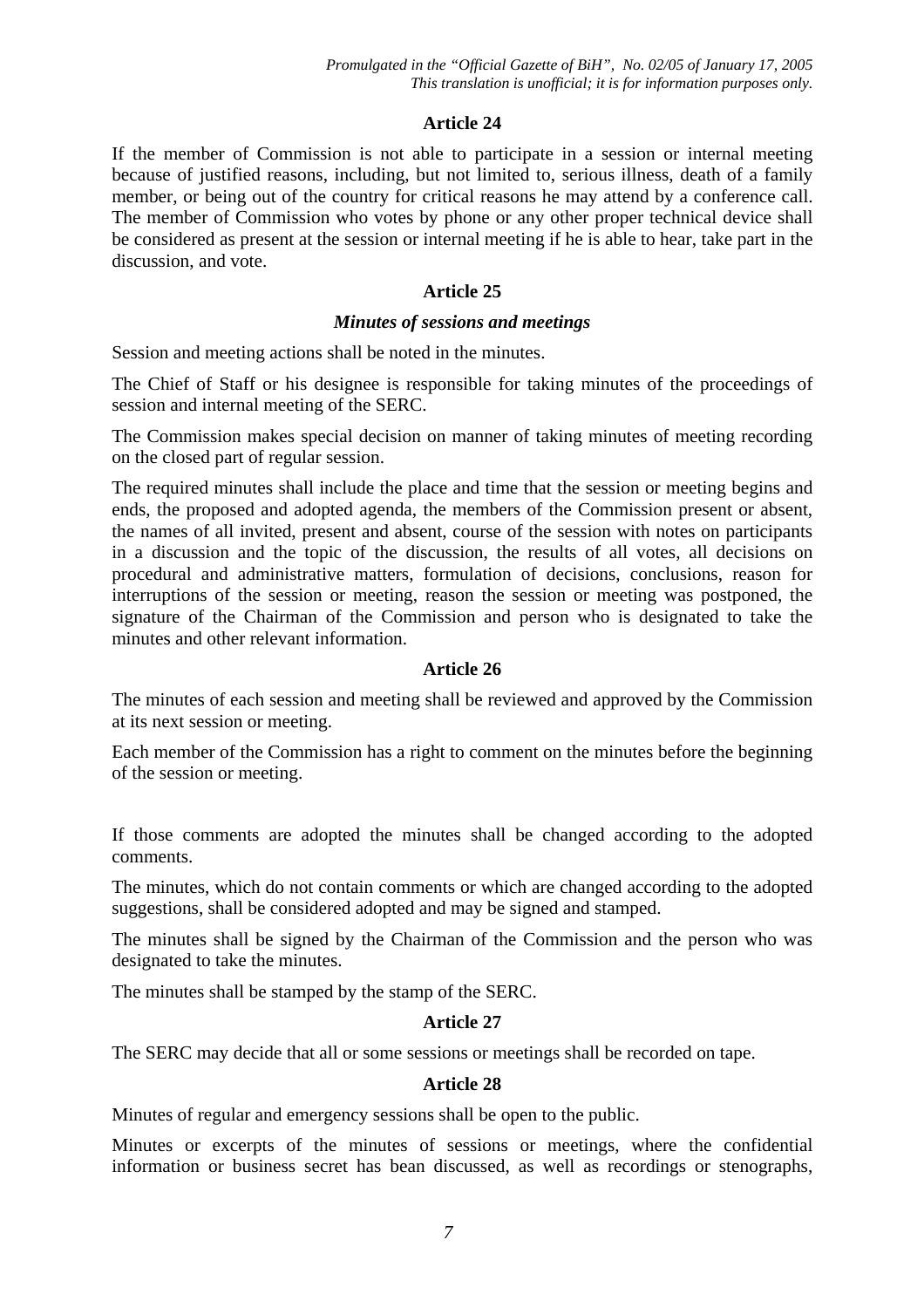which are declared as confidential information by the Chairman of the Commission and shall not be available for public inspection and consideration.

Following Commission verification, the minutes shall be filed at the SERC's archives.

## **IV PUBLIC HEARINGS**

## **Article 29**

The SERC may conduct several different types of hearings when conducting the proceedings described in these Rules, including a general hearing, a formal hearing and technical hearing. The SERC shall have sole discretion to determine the type of hearing to be held in any proceeding. A Presiding Officer shall be designated for all public hearings, who shall assure that appropriate notes are taken during the public hearing for reporting to the Commission.

A general hearing shall be held for public, for the purpose of listening to comments from interested persons and public on proposed rules or instructions, or on any other document proposed by the SERC, as well as their consideration and eventual adoption. The SERC shall prescribe the manner of public comment submission, as well as place, time and model of holding the general hearing.

A technical hearing shall be held for the purpose of allowing the SERC to address procedural or substantive issues. Technical hearings may be held for the purpose of resolving technical issues in a tariff or licensing proceeding, or any other proceeding held before the SERC that involve an exchange of information between the SERC and participant in the proceeding. Technical hearing can be also the expert hearing about some matter SERC has encountered. A Presiding Officer of the technical hearings shall be a member of SERC staff.

A formal hearing is a hearing that shall be held with a view to determine substantive facts based on which it shall be possible to adjudicate a disputed issue. A formal hearing shall include testimonial procedure with all means necessary for establishing the facts: documents, testimony of parties in proceedings, and statement testimonials with rights of parties to crossexamine witnesses, the submission of and documentary evidence subject to the SERC's direction, related to concrete case under the SERC's jurisdiction. A formal hearing may be held for the purpose of resolving a dispute between the licensee or the licensees and the customer, in regard the licenses, tariffs, the right to access the transmission network, the right to use ancillary services, interruptions or the operational reliability of the system or other type of disputes which are subject to investigation or activities held before the SERC. A Presiding Officer of the formal hearings shall be a member of SERC staff.

Present persons that represent public cannot provide comments on technical formal hearing from paragraphs 3 and 4 of this Article.

## **V DECISION MAKING OF THE SERC**

## **Article 30**

## *Preliminary voting*

The Commission may take preliminary votes, on any matter before a final voting if it is asked by any member of the Commission. A preliminary voting has no effect on final voting and can be used by the SERC to further its deliberations and formulate resolution to complex issues.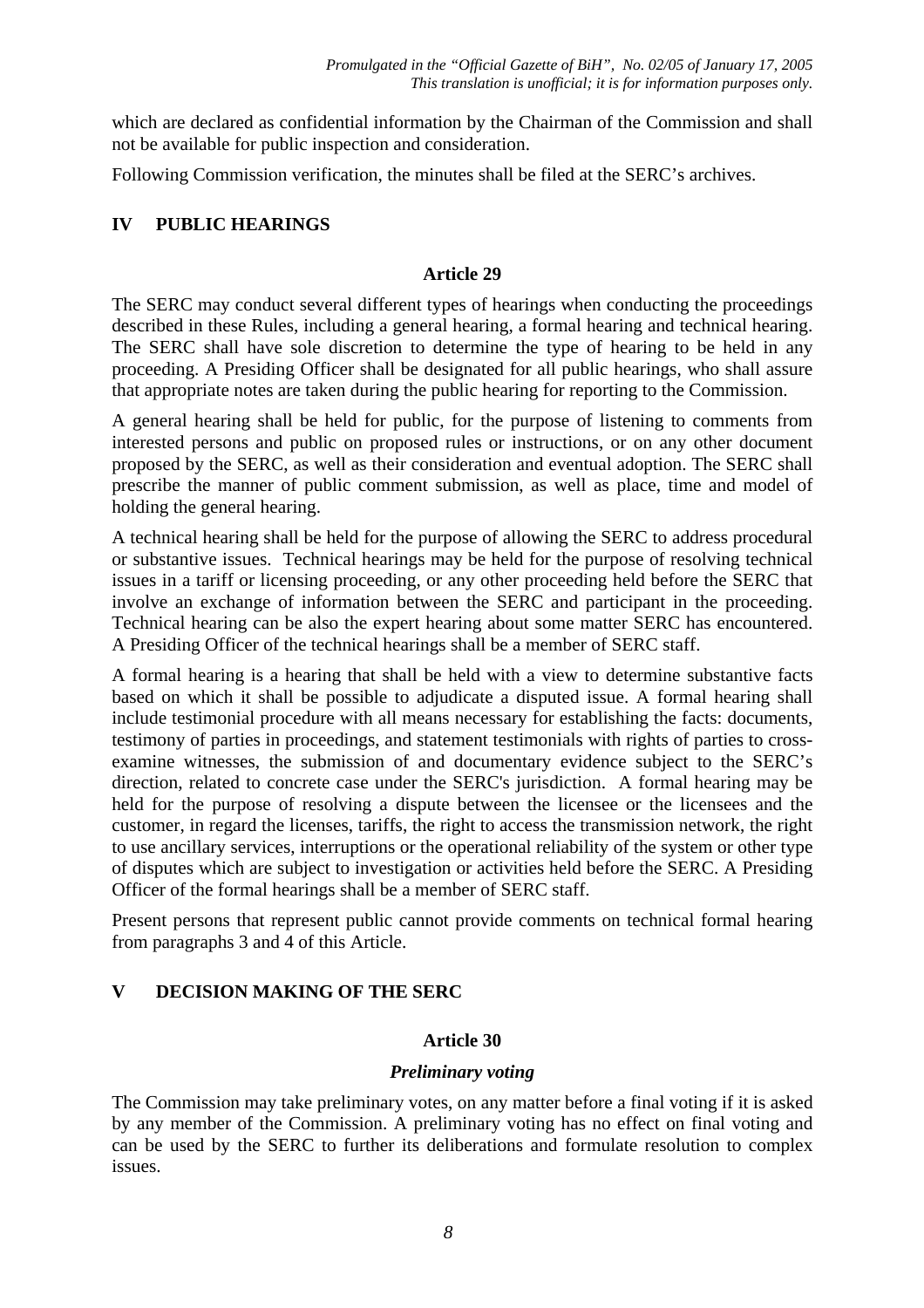### *Decision making*

When the Chairman of the Commission determines that the discussion regarding some issue has concluded, he calls the members of the Commission to vote.

Final decision making about issues from SERC authority prescribed by the Law is always performed on regular session.

### **Article 32**

After discussion and before making of decision within the SERC's competencies, which are defined by Law, the Chairman of the Commission or his designee is responsible to formulate the content of the proposed decision or conclusion. During the formulation of the content of the proposed decision or conclusion the Chairman of the SERC shall consult other members of the Commission. The Chairman of the Commission is responsible to assure that the text of proposed decision or conclusion enables members of the Commission to vote for or against the proposed decision or conclusion.

### **Article 33**

Voting on all decisions of the SERC shall be public, by hand rising and an articulation of the vote, upon the request by Chairman of the Commission who shall ask first for the "positive" votes then for "negative" and at the end for the "abstaining" votes.

All decisions shall be made by the unanimous vote by all three members of the Commission.

Based on the results of votes, the Chairman of the Commission declares that the decision that has been subject of vote is accepted or rejected or not reached.

If members of the Commission shall not be able to reach a decision, they shall try to divide it into separate parts in order to decide on the separate parts of the decision when possible.

If members of the Commission shall not be able to reach a decision, they may agree to postpone the issue for the period of maximum fourteen (14) days in order to provide enough time for its harmonizing.

In case members of the Commission cannot agree to postpone the issue, the Chairman of the Commission shall refer the issue for arbitration in accordance with the Law, and shall inform other members of the Commission on that matter.

In case members of Commission shall not be able to reach a decision before expiration of the fourteen (14) period from the day of its postponing, the Chairman of the Commission shall refer the issue for arbitration in accordance with the Law, and shall inform other members of the Commission on that matter.

All decisions of the SERC should be considered as in force from the date specified in the decision.

## **Article 34**

## *Publication of Commission Decisions*

All SERC Decisions shall be kept in a compendium of SERC's decisions. All the SERC decisions, related to implementation of authorities specified in the Article 4.2 of the Law, shall be published in the "Official Gazette of BiH" and Official Gazettes of the Entities.

To the extent feasible, the SERC shall endeavor to enable public electronic access to and a searchable database for the compendium of SERC decisions.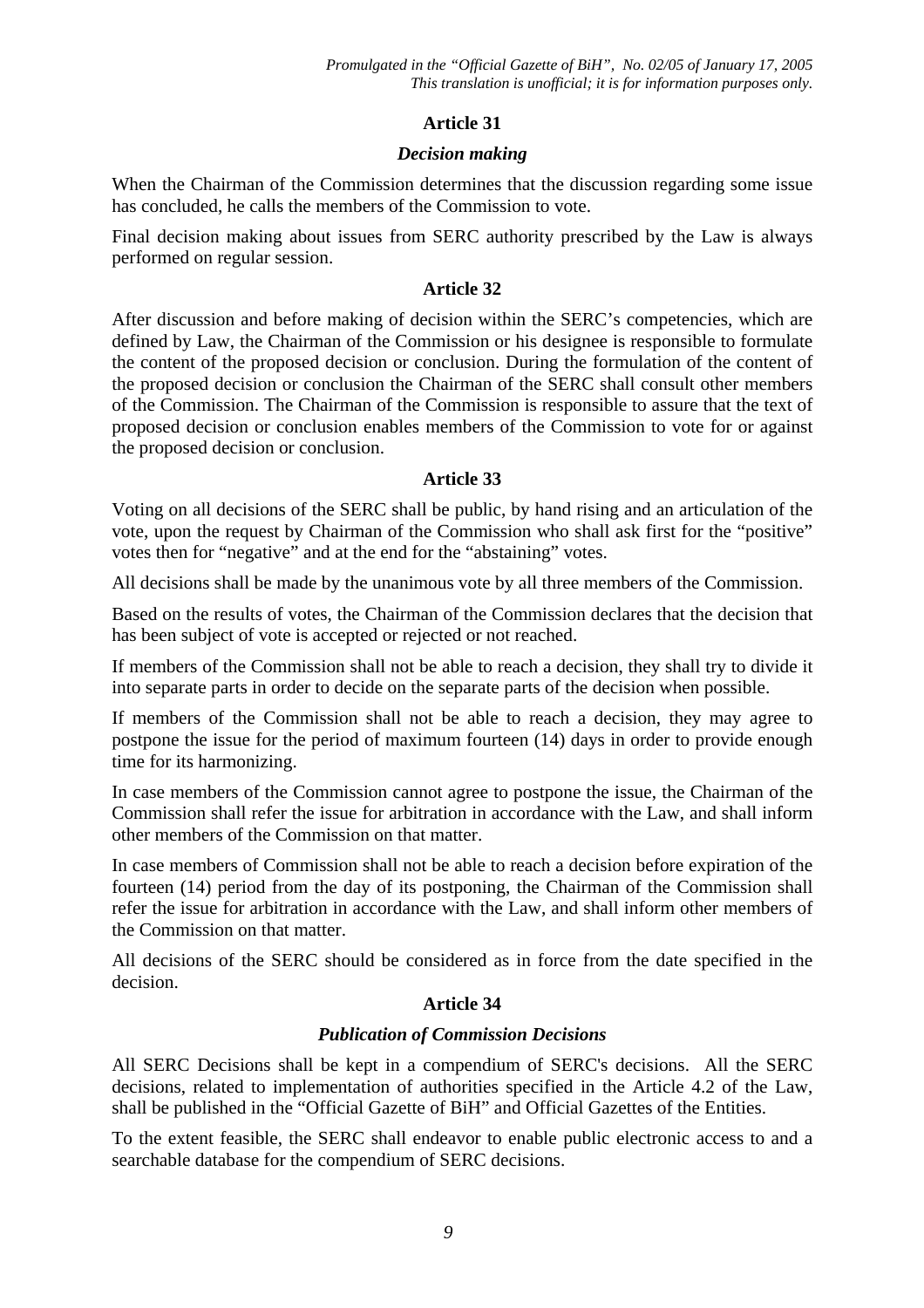## *Appeal of Commission Decisions*

A SERC Decisions shall be final. A dissatisfied party may appeal a SERC Decision to the Court of Bosnia and Herzegovina and in accordance with the Article 9.2 of the Law.

The decisions of the SERC will be in force until the end of appeal proceeding.

# **VI PROCEDURE FOR DRAFTING ACTS OF THE SERC**

## **Article 36**

### *Types of acts*

The SERC shall issue the following acts: Books of Rules, Instructions, Decisions, Rulings, Conclusions and other Acts.

The Chairman of the Commission shall sign all acts that are issued by the SERC.

## **Article 37**

Public authorities and competencies given to the SERC by the law and issues concerning the internal organization and work of the SERC are developed by the Books of Rules.

The method of application of certain laws and general acts of the SERC within the competencies and authorities given by the laws and general acts are developed by instructions.

Specific issues in the field of the electricity sector are developed by Decisions in accordance with the law and SERC will determine through decisions general acts for its operation, which shall define the legal identity of the SERC within the framework of legal transactions.

Rights, obligations, responsibilities of interested persons in the electricity sector, issuance and revocation of licenses and approvals for them as well as on other issues in the field of electricity shall be decided upon their request or *ex officio* through rulings issued by the Commission within the SERC's competencies prescribed by the law and other regulations in this field.

By the Conclusion the position on certain issues is taken, and procedural and other current matters will be resolved.

## **Article 38**

### *Preparation process for and issuing of acts*

Preparation of general and single acts from Article 36 of this Rule in the form of working paper, draft and proposal shall be performed by the competent department of the SERC, with coordination by the authorized member of the Commission.

## **Article 39**

## *Creation and issuance of rules and regulations*

The SERC may start the process of creation of rules and regulations in the form of working paper on the basis of law, by its own initiative or as a response to address the request of an interested legal person.

At the beginning of the rulemaking process, the SERC shall publish a short public notice that shall contain a summary of the proposed working paper, the manner of commenting,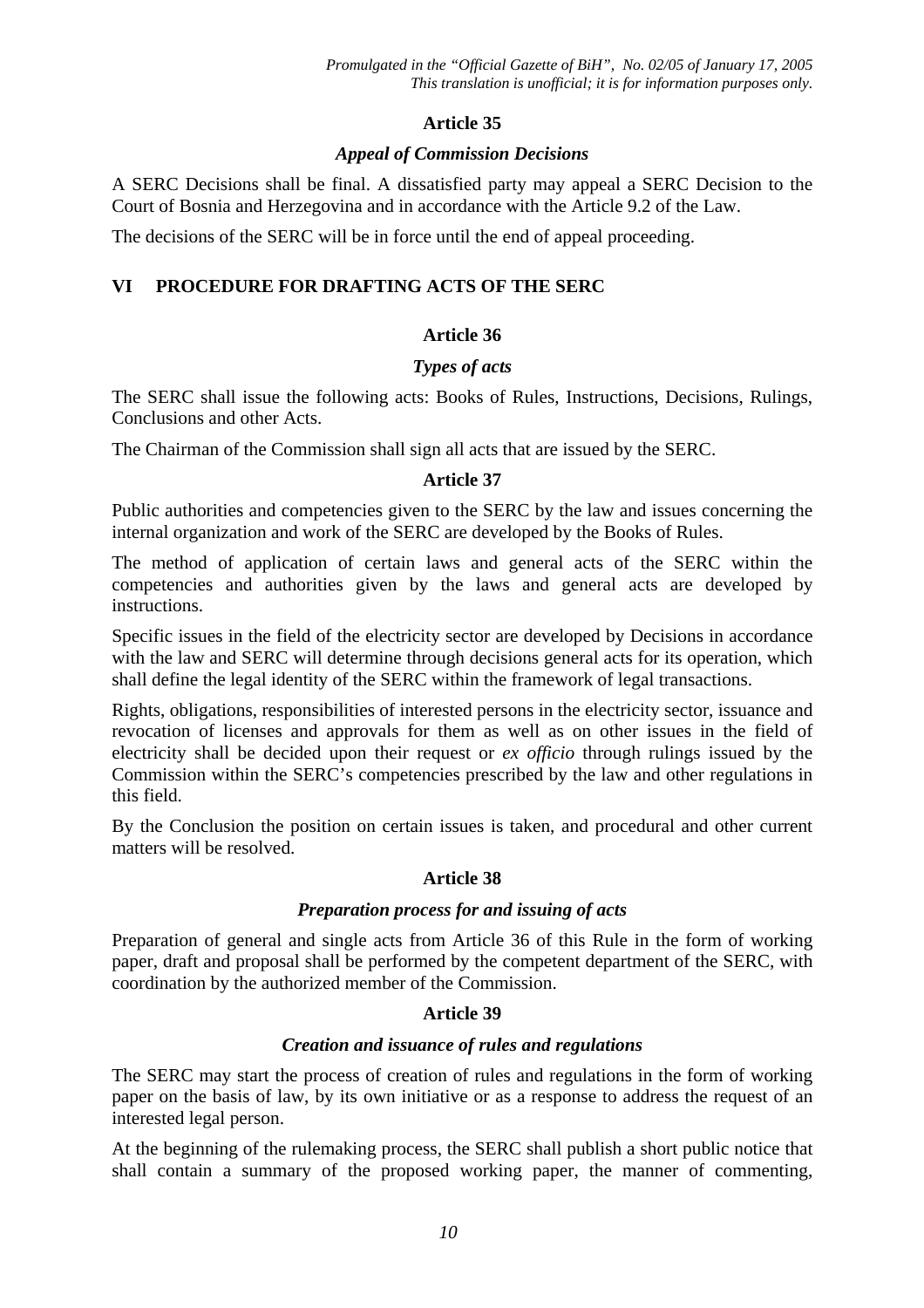proposing and suggesting (hereinafter comments**)** in written form by interested parties, as well as the timeline for the comments. The working paper may include questions to the public.

The objective of informing the public is to encourage interested persons to submit their written comments, which will be seriously considered by the SERC and its staff.

### **Article 40**

A summary of the draft of rules and regulations shall be published in one or more of the media, accessible for the territory of the whole BiH with information with availability of draft of the rules and regulations and invitation to the public to submit their written comments not later than the date specified in the summary.

The invitation from previous clause may include questions to the public.

The SERC shall have a public hearing before the issuance, amendment or the withdrawal of the rule from the rulemaking procedure or the rescission of rules or regulations. The SERC shall issue public notice on the place and time of the general hearing and it shall invite persons who have not submitted written comments to submit oral comments in the general hearing according to time limits which were set by the public hearing presiding officer.

At least one member of the Commission should be present in each general hearing of a proceeding to develop rules or regulations.

SERC preserves the right to hold the technical hearing in addition to general hearing in the proceeding for rules and regulations adoption.

### **Article 41**

After the close of the public comment period and the public hearing related to the proposed rule or regulation, the competent department of SERC will propose a draft rules and regulations, including any accepted public comments, to be taken under consideration and adoption in a future SERC's regular sessions.

The Reporter on the draft, or proposal, may be member of the Commission, or a representative from the relevant department of the SERC.

If the Commission considers that comments received by public requires substantive revision of rule or regulation, SERC shall redo the public hearing process.

## **Article 42**

Under emergency circumstances that require the SERC to act quickly, a rules and regulations may be issued on a temporary basis under an expedited procedure, without a public hearing. When the emergency is over, temporary rules and regulations shall be issued through the regular procedure prescribed in Articles 38-41 of these Rules.

## **VII SERC PROCEEDINGS**

## **Article 43**

### *Licensing*

A person who requires a license to engage in certain activities in the power sector, as specified in the Law, shall submit an application to the SERC in a form approved for that purpose by the SERC. The SERC shall consider license applications only if they are deemed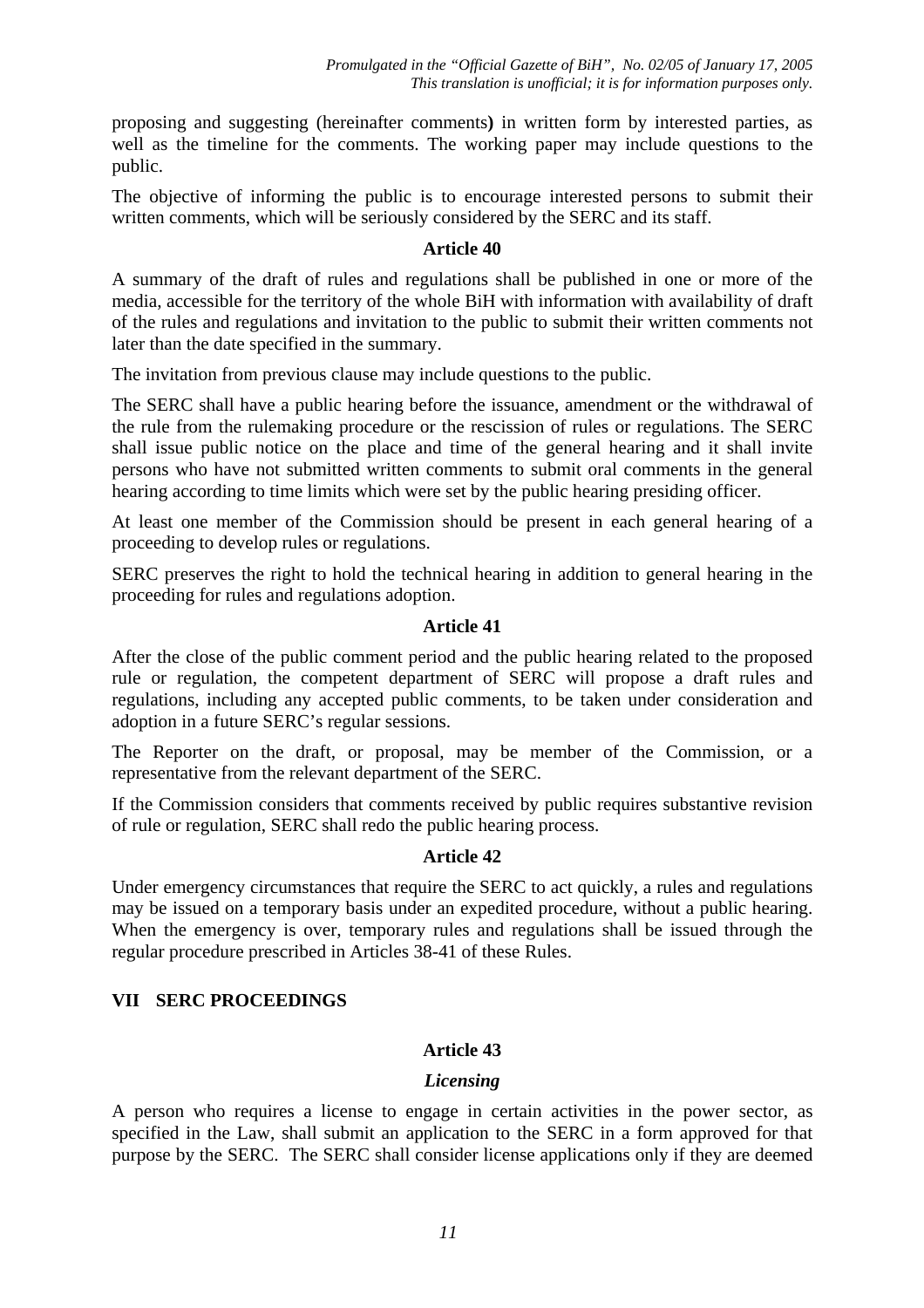complete and are accompanied by payment of the license application fee, as well as a statement of acceptance of the license fee determined by the SERC.

#### **Article 44**

After a license application is considered complete, the SERC shall publish a brief public notice summarizing the license application, how interested persons may obtain information about the license proceeding, and notice that interested persons may submit written comments on the license application before the close of the public comment period. In addition, the public notice shall state that Intervenor applications may be submitted; the criteria for intervenor status, and that only the applicant and Intervenors may participate in hearings during the public session.

The SERC may grant intervenor status to a person who demonstrates a direct interest in the license proceeding, which is distinct from the general public interest in the license.

In the event from the previous paragraph, an intervenor shall be entitled to participate in the proceeding, submit testimony and request information of the applicant through the SERC.

Written or verbal statements on hearings for licenses should be true and correct to the best of the witness' knowledge.

### **Article 45**

In regard to request for license issuing, SERC should held the consultations about conditions for each license before its issuing and call interested persons to provide its comments on the license draft through the process of hearing.The public shall be informed about the public hearing not later than five (5) working days before the day of the public hearing and interested persons will be invited to give comments on the license application.

Written and oral testimony at a licensing hearing must be submitted under statement that the information is true and correct to the best of the witness' knowledge.

### **Article 46**

At least one member of the Commission shall be present at every licensing hearing.

Questioning of persons testifying at any formal licensing hearings shall be limited to questions from the member of the Commission, the presiding officer, and members of the SERC's staff, unless otherwise directed by the presiding officer. At the discretion of the presiding officer, a witness may be directed to answer questions verbally or in writing. Written and oral testimony at a licensing hearing must be submitted under oath that the information is true and correct to the best of the witness' knowledge.

### **Article 47**

The SERC shall make its final decision or action on a license application as expeditiously as possible. The SERC may approve the application, with or without conditions, in for a limited timeframe, or may deny the application. Any SERC decision or action must be based on facts sufficient to enable the public to understand the basis for the SERC's determination.

### **Article 48**

Unless otherwise indicated as a condition of the license, a license is effective on the effective date of the decision adopted by the Commission.

### **Article 49**

The SERC may initiate enforcement proceedings to address an alleged violation of a license upon the SERC's own motion or in response to a petition of any interested person.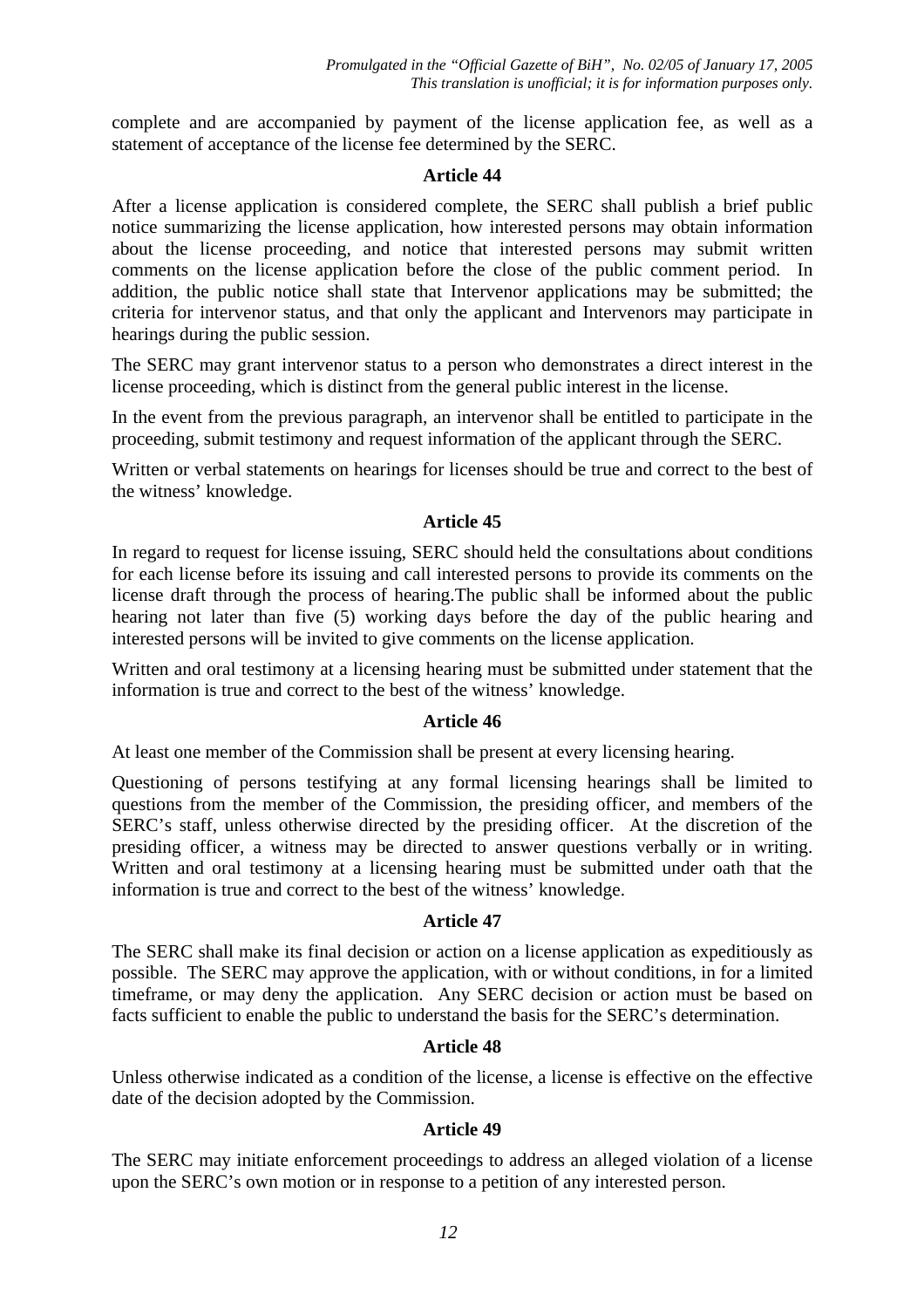The SERC shall pass rules for deciding on license applications, which consist of procedure for submission of an application and the criteria for issuing a license.

The SERC shall design a list of all license applications pending before the SERC, indicating the period of time any particular license application has been pending. This list shall be sufficient to enable the SERC to discern the processing efficiency of SERC licensing work and to inform the interested persons.

The SERC shall adopt a schedule of license fees and approve application forms.

## **Article 51**

### *Decisions in disputes*

The SERC shall accept any written request to resolve a dispute arising directly or indirectly out of non-transparent and discriminatory behavior of parties active in the electricity sector and which the SERC is authorized by the Law to resolve.

The SERC may address issues raised in the request or complaint in a preparatory discussion on the internal meeting with the complainant and the respondent.

If the matter is resolved on a way prescribed in the previous paragraph, the resolution need not be reported on the General SERC Docket or any other public notice if the SERC decides that publishing is not needed.

The SERC may, in its sole discretion, hold a formal hearing with regard to the request, allowing both complainant and respondent parties to file documents pertaining to the request and proposes the presentation of other evidences.

If a general or technical hearing is to be held, the SERC shall publish a brief public notice summarizing the request or, how interested persons may obtain information about the request proceeding, and advise that interested persons may submit written comments on the request before the close of the public comment period.

In the event from the previous paragraph, no Intervenor parties shall be allowed in the public hearing.

The SERC shall attempt to facilitate a resolution of the request to the satisfaction of both parties.

SERC will design additional rules for hearings and resolving of disputes.

## **Article 52**

# *Tariffs*

In general, tariff proceedings may be commenced by a tariff filing required of a regulated company by the SERC or on the initiative of the SERC.

## **Article 53**

The SERC shall publish a brief public notice summarizing the tariff proceeding, how interested persons may obtain information about the tariff proceeding, and advising that interested persons may submit written comments on the tariff proceeding before the close of the public comment period. The public notice shall provide notice that intervenor applications may be submitted, and the criteria for intervenor status, and that only the applicant and Intervenors may participate in the hearing in the tariff proceeding.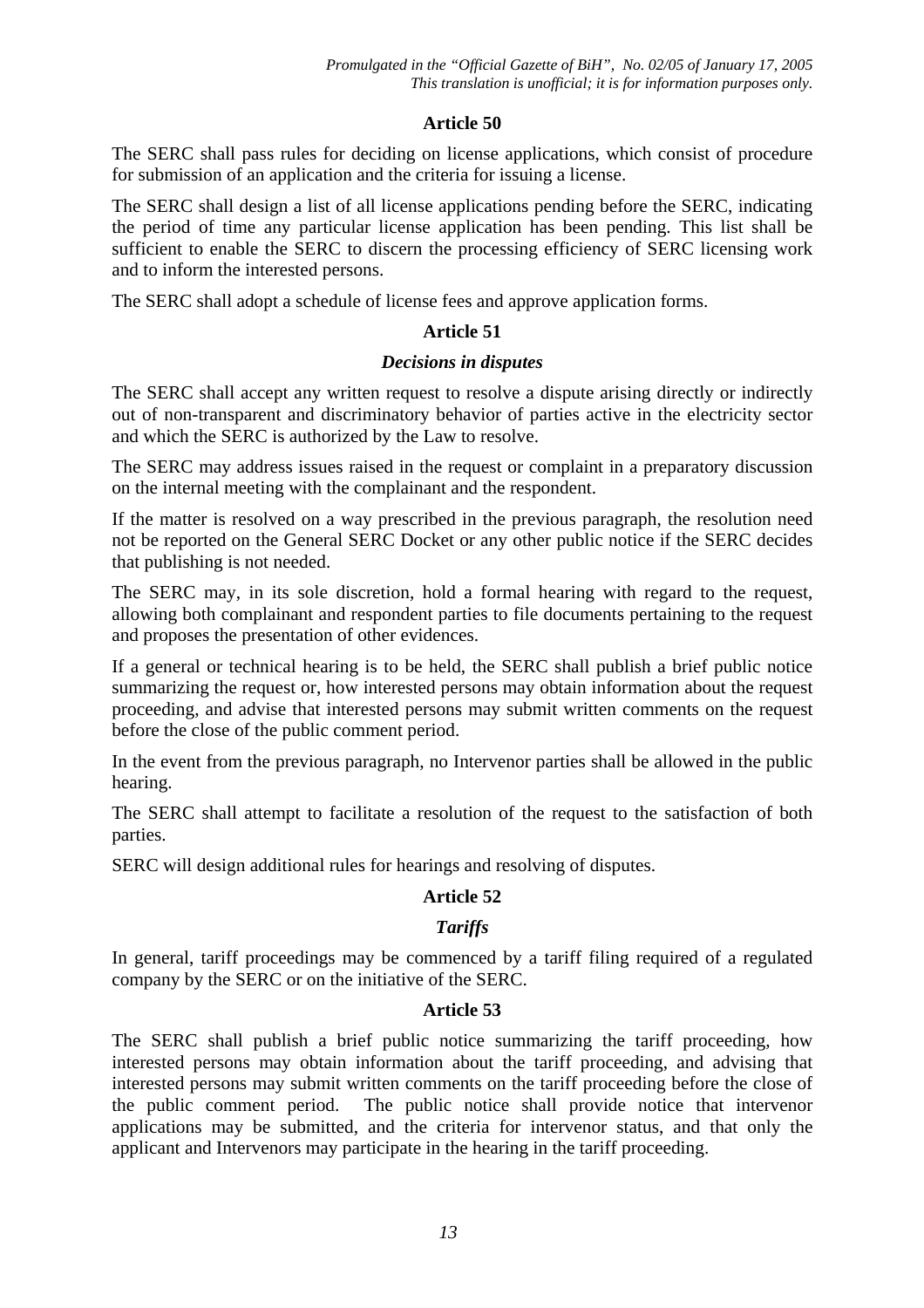The SERC may grant intervenor status to a person who demonstrates a direct and/or indirect interest in the tariff proceeding, which is distinct from the general public interest. An intervenor shall be entitled to participate as a party in the proceeding, submit testimony and request information through the presiding officer.

The SERC may hold a general or technical hearing on the tariff proceeding at the special request by regulated company, an intervenor or on its own motion. The decision to hold a public hearing on the tariff proceeding is within the sole discretion of the SERC.

SERC is required to hold public hearing only where it determines there is, contradictory information pertaining to tariff proceeding, and that it is likely that a public hearing will assist the SERC in reviewing the evidence and correctly determining the facts.

### **Article 54**

At least one member of the Commission shall be present at every public tariff hearing. The presiding officer shall determine whether an intervenor must respond to another Intervenor's request for information, and shall make the determination based upon whether the requested information is both relevant and helpful to the SERC's deliberations.

Questioning of persons testifying at any tariff hearing is limited to questions from the Member of the Commission, the presiding officer, and SERC's staff, unless otherwise directed by the present member of SERC or presiding officer. At the discretion of the presiding officer, a witness may be directed to answer written questions verbally or in writing. Written and oral testimony at tariff hearings must be submitted under oath that the information is true and correct to the best of the witness' knowledge.

## **Article 55**

The SERC shall make its final Decision on a tariff proceeding as expeditiously as possible.

The SERC may approve the tariff with or without conditions, may establish an interim tariff effective for a prescribed period of time, or may determine that a tariff should not be established for that time period. Any SERC decision shall be accompanied by findings of facts sufficient to enable the public to understand the basis for the SERC's determination.

The tariff shall become effective upon the date established by the SERC's decision.

Investigations, Inquiries and Enforcement Actions

### **Article 56**

The SERC, on its own motion, or in response to a petition, may initiate a formal or informal inquiry proceeding at any time or any place in order to fulfill its responsibilities under applicable Law.

In the event that a person fails to comply with a SERC decision or action, the SERC may undertake any enforcement action within its jurisdiction defined in the Law, including, but not limited to, an enforcement investigation and action or any other activity as defined in the Law.

## **Article 57**

## *Evidence and Testimony*

The SERC may require any physical person or authorized representative of legal person to appear before the SERC and provide testimony, or to provide documents pertaining to any SERC proceeding. The SERC may require such testimony from any governmental authority, any public company or institution, or any physical or legal person.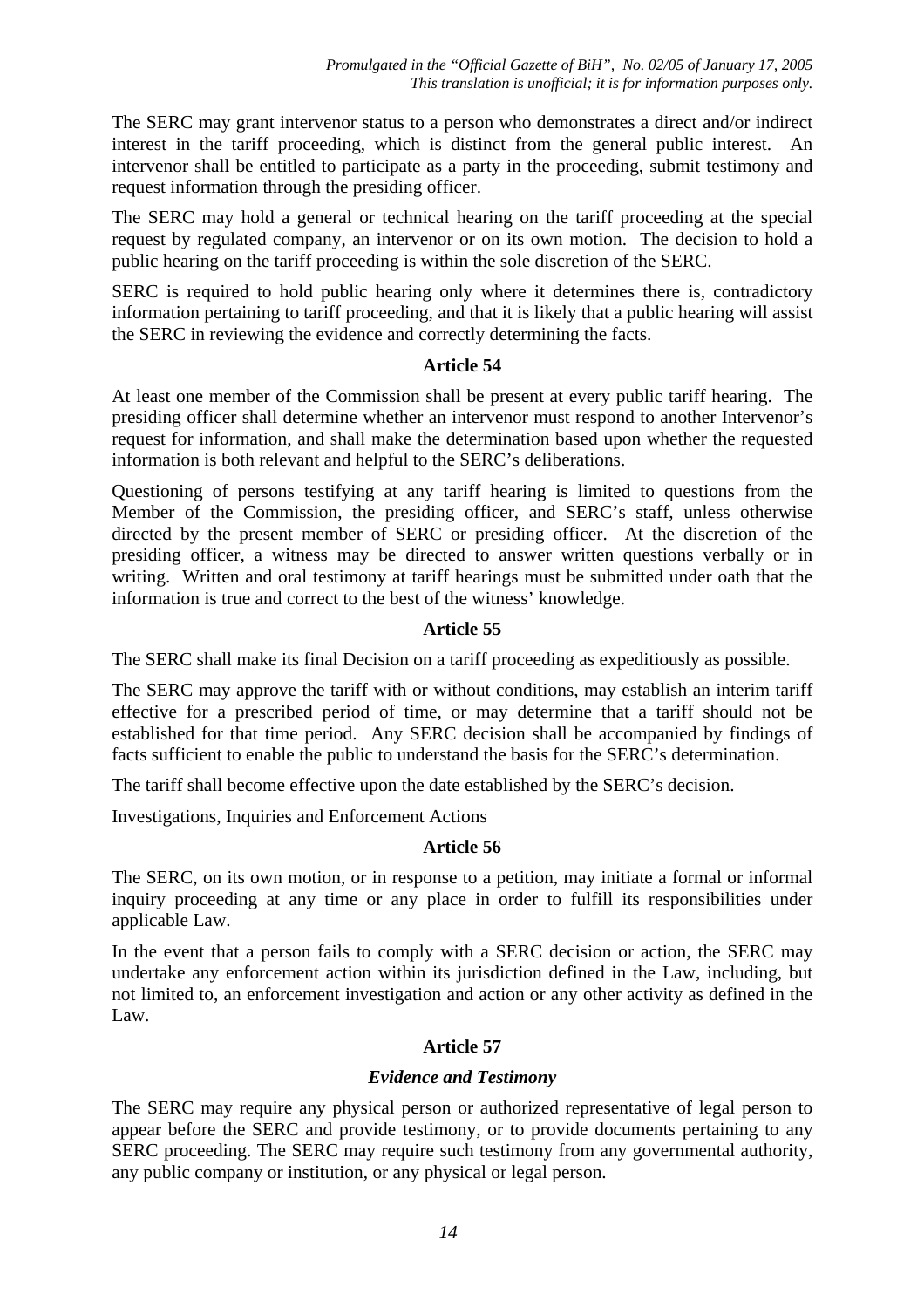The SERC may require implementation of any enforcement action authorized by law in order to provide documentation or presence of persons and testimony.

### **Article 58**

The presiding officer shall determine whether an applicant or intervenor must respond to a party's request for information, and shall make the determination based upon whether the requested information is both relevant or helpful to the SERC's deliberations.

### **VIII ADMINISTRATION OF THE SERC**

#### **Article 59**

Each member of the Commission may be responsible for one or more specific areas, so that the SERC can easier make its decision. These areas include the following, but not exclusively: prices and tariffs, licenses' issue, internal rules and regulations. The Chairman of the Commission, having consulted other members of the Commission, determines the area for each member of the Commission.

Every three months, members of the Commission will summarize the progress made in his are and inform the SERC.

#### **Article 60**

The Chairman of the Commission governs the work of SERC, while the Chief of Staff governs executive and administrative works of the SERC. The Chief of Staff of the SERC reports about his or her work to the Commission.

#### **Article 61**

The SERC makes three-months and annual plans of work and follows their realization through the written reports about the planned creation of rules and regulations, and process of licensing issues and strategy-making during specific periods. The plans of work are created in order to inform the public and other bodies about the expected volume of the work.

### **Article 62**

### *Delegations*

The Commission may delegate its authority to a member of SERC staff to serve as a presiding officer in any SERC proceeding in order to facilitate the functioning of the SERC.

The presiding officer shall have the authority to administer statements, rule on admissibility of evidence, regulations of activities, examine witnesses, require collection of documents, rule on motions or petitions, and otherwise regulate the course of the entire proceeding with the goal of providing a recommended SERC decision. At the conclusion of the proceeding, the presiding officer shall prepare a written report of proposed findings of facts, conclusions of law, and discretionary policy recommendations for the Commission's consideration, and may provide a verbal report concerning the proceeding to the SERC in internal meetings or sessions. The presiding officer's report shall be provided to each party to the proceeding, and each party shall have an opportunity to file comments to the Commission's report before the SERC's final decision.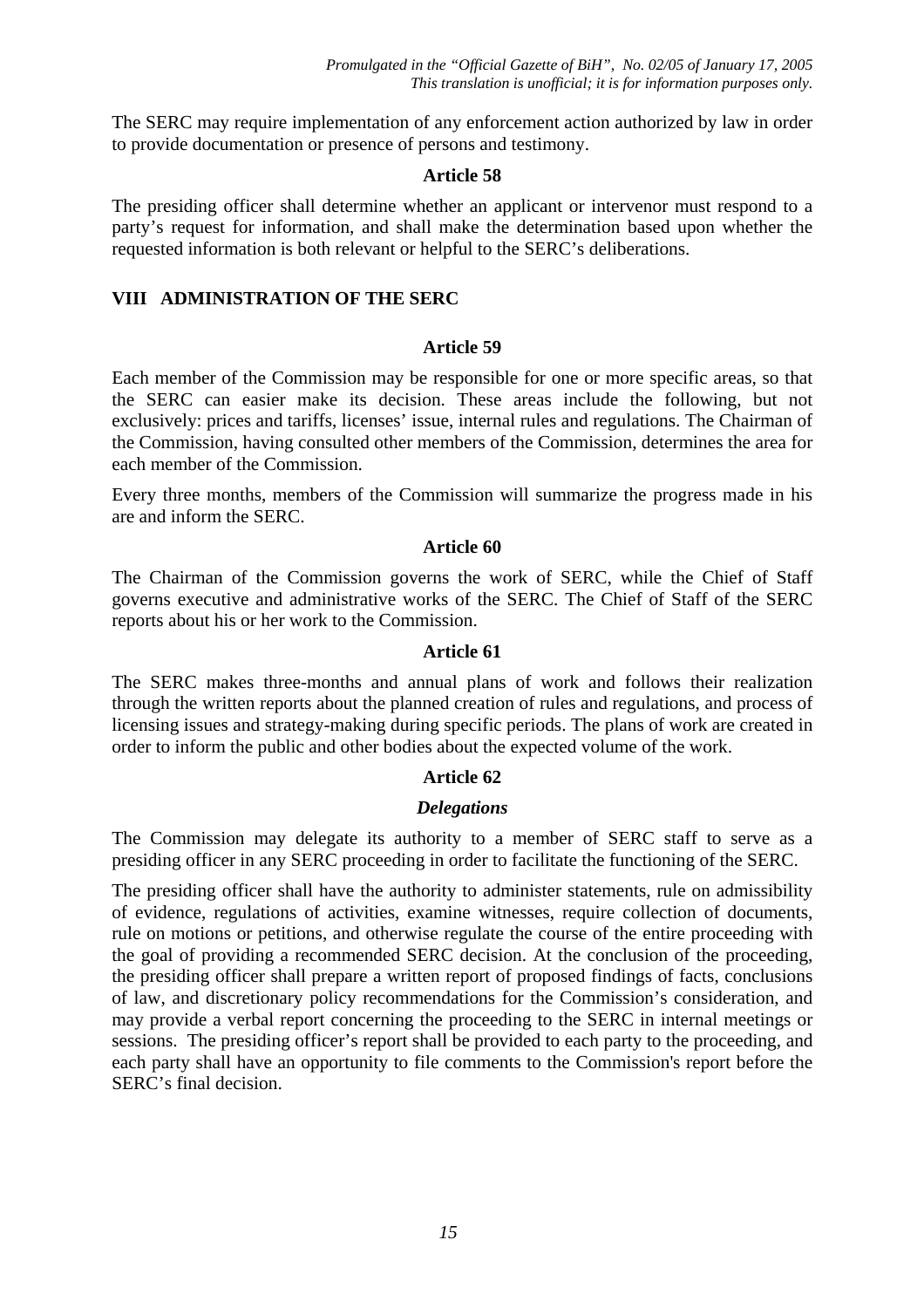## **IX SERC DOCUMENTS**

## **Article 63**

### *Documents*

All the SERC's public proceedings, including all SERC decisions and documents on actions of the SERC shall be entered on the SERC's General Docket. In addition, each proceeding shall be assigned a docket number, and each proceeding file that may result in a SERC Decision or action shall contain shall contain a Proceeding Docket Sheet that contains notations that briefly summarize the nature of each document filed in the proceeding and the date of filing.

The SERC shall provide members of the public with timely information about the activities of the SERC or about SERC records in response to public inquiries. The SERC staff shall be obliged to provide procedural information only.

### **Article 64**

### *Public Access*

The SERC shall make all records within its competencies provided in the Law available to the public for inspection and copying except confidential information.

The SERC shall keep confidential only those records that are confidential pursuant to these and other rules on confidential information.

The SERC shall provide facilities for the inspection of public records at reasonable times and locations determined by the SERC.

The SERC charges for copies of its acts or other documents, but the charge must reflect actual costs borne by the SERC. If electronic data is requested, the SERC may charge the reasonable cost of expert services to obtain the data and make it available in hard copy for public inspection. Payment shall be made to the SERC.

The SERC may adopt a schedule of fees and charges for copying of public records or electronic data retrieval and mailing.

Correspondence and Governmental Contacts

## **Article 65**

Official correspondence with Government and governmental bodies shall be signed by the Chairman of the Commission, or other member of the Commission.

Members of the Commission and staff may contact other governmental entities, courts, and authorities providing legal assistance directly in order to acquire facts and information pertinent to SERC proceedings.

## **Article 66**

## *Seal and Stamp*

A SERC seal shall be placed on all letters, official correspondence and on acts of the SERC, as well as certified copies of the SERC dockets. Only employees authorized by the Chairman of the Commission may handle the seal.